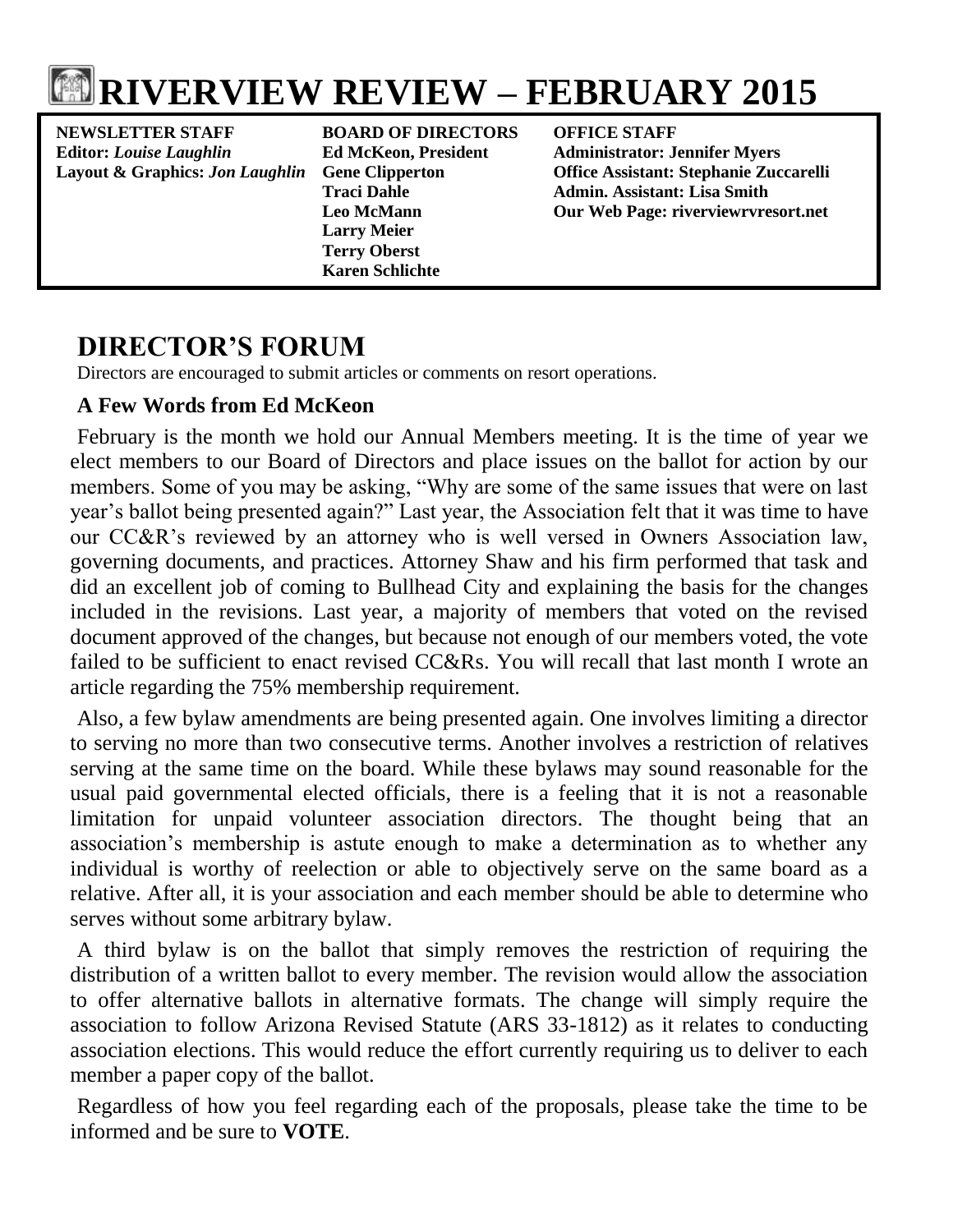## **RECYCLE**

#### *By Karen Schlichte*

I see that we are trying to recycle. We are in the busiest months here at the resort and we are almost to capacity with residents. Therefore our garbage has increased so there are a few things you can do to help the situation. Break down all boxes, that means even cereal boxes. Take the air out of the milk cartons. Step on them then put the cap back on. Same with your water bottles. That would cut the recycle down by almost half.

Yes, I have been looking in the bins and not happy with what I see. If you happen to live by the bins that are used the most therefore they fill up fast, take a few minutes out and seek out another bin that isn't so full rather than use the recycle bin or stack the garbage up so high that the lid won't fit and your garbage flies all over.

All recycle needs to be taken from the bag, except your shredded paper. Open the bag and leave it open so the handler can see that it's shredded paper.

Users of the MPR, there are bins outside the door for paper, a bin for bottles and one for aluminum cans, PLEASE use them. How can we make it any easier?

We will get this yet!! Thank you to all that are doing a good job with this project.

## **TRACI'S TIDBITS**

### *By Traci Dahle*

What a wonderful resort we live in. It seems every year we have new wonderful people decide to move into our Resort. The old saying I always hear when people ask if all the people in the resort are nice and someone said 98% are really nice and then when asked who are the other 2% and they were told we haven't met them yet but we have been told they exist somewhere.

The bad thing about having such a wonderful park it is almost too small now for all the active people that are coming in. We are having very big barbeques at the Pro Shop and running out of room. Dances that are being sold out in one day, which is too bad for the people that can't get in. It's too bad we have to turn people away. Maybe down the road we can make a bigger grand room. Just one of my wishes. The great thing is the buildings we have that used to seem dark on some nights are being used all the time and people are staying active and getting to know more people.

Don't forget we have a very important vote coming up and you all need to turn your packets in. There is also the great Burgan and Chan Show with some great 60's music. You don't have to leave the park to see a great show and enjoy it with the people in the resort. This group is from the original We Five, with great hits "You were on my mind" and "Let's get together". There also is a great bus trip planned for Vegas with a show included.

Check your calendar for all the card games, dice games, crafts, dancing and music playing up at the club house. Don't be lonely when you have what I call the big wonderful extended family here in this resort.

Thanks to everyone that helped on the barranca cleanup and on the rocks around the tennis courts. It is sure nice to have work parties and have them go so fast and get so much done in a short time. Also a thanks goes out to our maintenance crew for helping on these two events and also on spreading the rock around the pet exercise area and cleaning up the cactus and putting rock there it looks nice. Also a very big thanks to all the people that donated towards the new tee markers and now we are extending the money towards the new yardage markers for the Golf Course.

If you get a chance the city is having their Winter Visitors Expo Thursday February 12. It has a senior expo. There are some fun events and if you are new to the area there are informational booths with other things to do. We have a booth representing Riverview. It's at 1251 Hwy 95 and starts at 8 a.m.

Like I said, what a wonderful resort we live in but it would be nothing without the wonderful people. A big thanks to all who makes this resort what it is.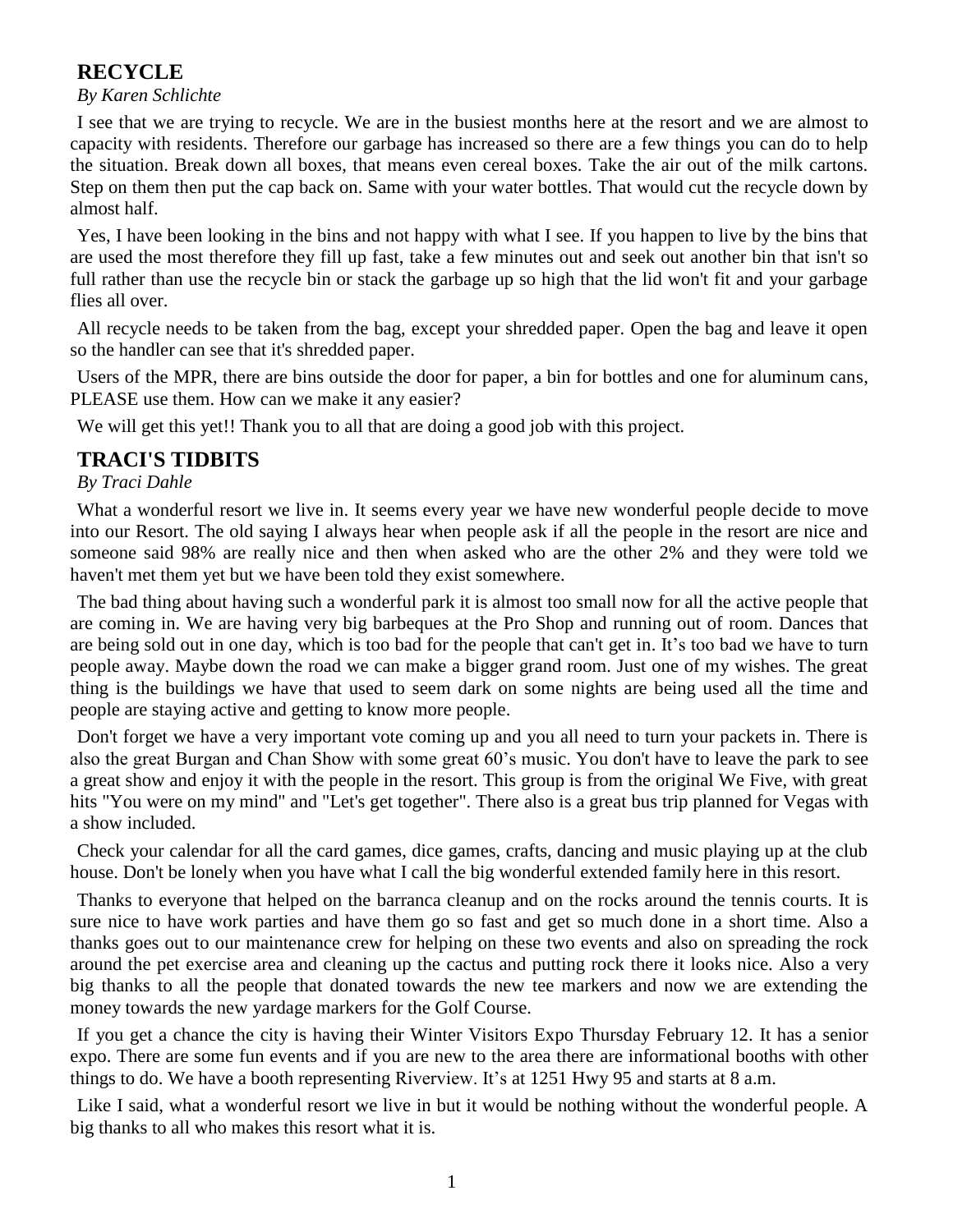Have fun out in the sun or whatever you enjoy doing. More importantly you are not shoveling or scraping your windows. Always look on the bright side; it keeps you younger and happier.

Be Safe and Healthy, Traci Dahle 801-971-3035 #413 smoki1@smartfella.com

# **ADMINISTRATOR'S REPORT**

*By Jennifer Myers*

I can't believe that January has already come and gone! My how time flies!

I hope everyone enjoyed the improved look of the newsletter last month. The new production copier sure saves everyone a lot of time.

A few things I would like to emphasize to the ones that play cards or do other activities in the clubhouse, or even if you're out walking around the resort (or just a good rule of thumb) is, make sure someone knows your last name and lot number. Or carry your cell phone and/or ID with you at all times. Make sure you have an ICE (in case of emergency) number in your cell phone. A while back, we had a resident that had a medical issue while in the clubhouse and when the paramedics got here, no one knew her last name or lot #. It was after hours, so the office was not open.

A reminder to all owners and owners that rent out their lot: Make sure you and/or your renter has a gate remote. The gate is closed at dark when the Courtesy Officer starts their patrol. If you don't have a gate remote, you may have to sit there for several minutes until the officer returns. The gate remotes are available for purchase in the office for \$15 each.

The electronic voting is going along very smoothly! Remember, if you vote electronically and would like to sign up to be on a committee, please visit the office to get the form. If you have not received your ballot yet, please check your in-house mailbox or watch your mail.

Looking forward to a very exciting 2015!!!

## **STEPHANIE'S REPORT**

Get Well Wishes To:

| We extend our condolences to the family members of residents who have passed away. |
|------------------------------------------------------------------------------------|
|                                                                                    |
| We extend our condolences to the residents who have lost family members.           |

A memorial service for Roy O'Brien will be held on Sunday, March  $1<sup>st</sup>$  at 1:00 p.m. in the Grand Room. Please come and share your memories of Roy and meet his family. Coffee and cookies will be served.

A memorial service will be held in honor of Virginia Parlette on Wednesday, February 11 at 1:00 p.m. in the Grand Room.

Thanks again to the residents for their donations #574 Runkle, Jim & Pat, #479 Oberst, Terry & Sherry #460 Reinbolt, Gary & Dee, #604 Brown, Dave & Donna, #60 Collis Jay & Joy, #389 Palmer Ralph & Karen, #581 Suski, Joseph & Diane, #67 Van Dyke, Paul, #659 Walk Dave & Geneal all donated to the candy fund for the counter,

Thanks to all of you for your generosity.

Riverview staff would like to thank everyone that gave us gifts during the holiday season. It is so nice to feel appreciated, and you showed us that appreciation with the edible goodies, Christmas cards and gifts. Thank you from the bottom of our hearts!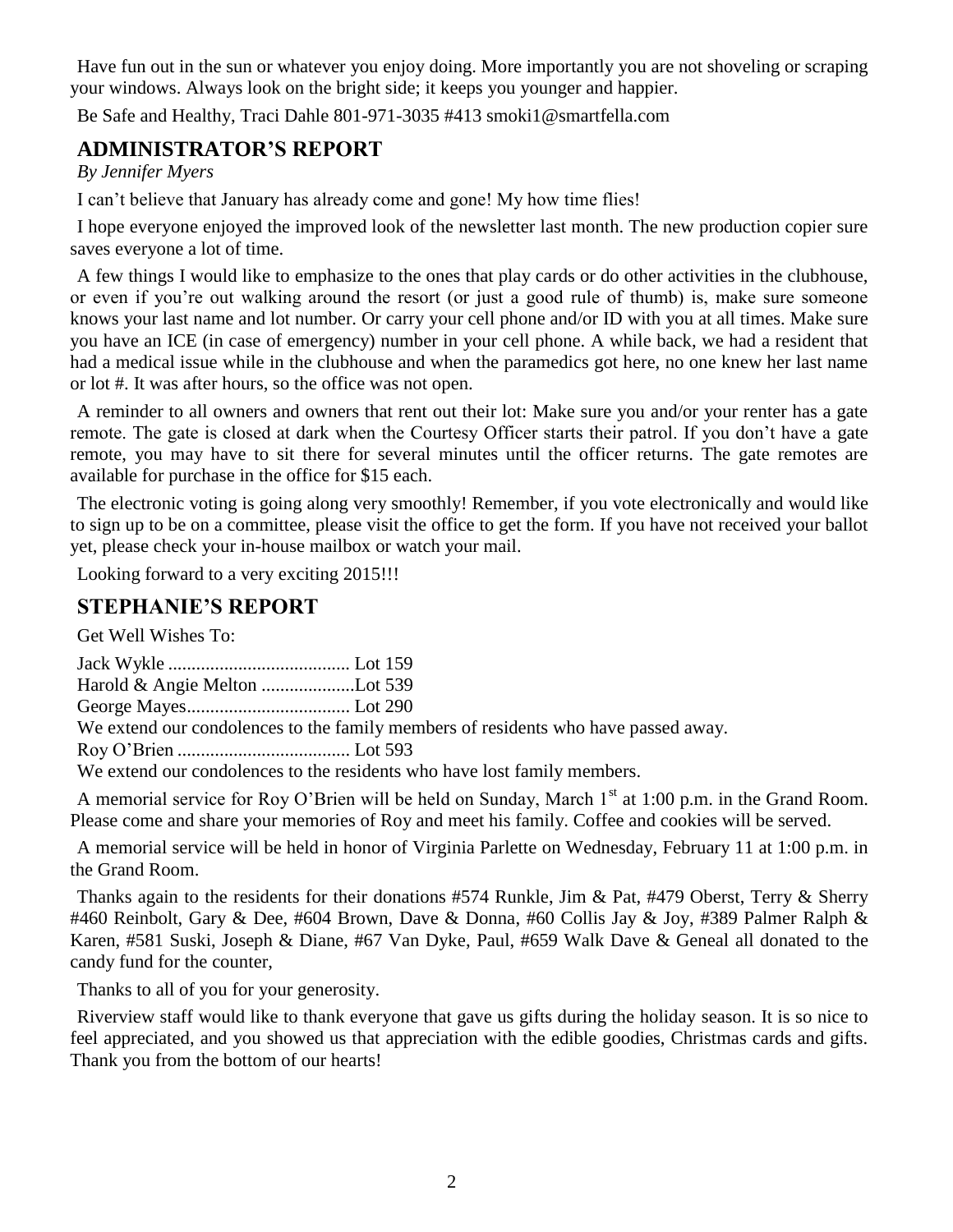## **VEGAS BUS TRIP**

#### *By Louise Laughlin*

There are a few seats left for this fun excursion to Vegas on February  $10<sup>th</sup>$ . We will leave the Riverview Clubhouse parking lot at 9 a.m. and stop at Sunset Station for gambling, and/or The Galleria for those who would enjoy some shopping. Then we're off for an overnight at the Golden Nugget in the Fremont District and The Gordie Brown Show. On the way back, it's a visit to Trader Joe's for your favorite delicacies. We'll be back at Riverview mid afternoon. Call me at 928-219-4477 if you would like to join in on the fun. Ticket costs are: double, \$113 each with show, \$85 each without show; single, \$128 with show, \$100 without show. Everyone enjoys these trips, so don't miss the bus.

# **OIL AND ACRYLIC PAINTING**

*By Joan Rockensock (218)-368-3121*

Join us for your creative outlet. No experience necessary. Some materials are available, brushes, canvases etc. We meet on Tuesdays between 1 and 5 p.m. in the Craft Room.

# **FYI**

### **Posters taped to the doors will be removed.** They are taking paint off of the doors.

Current magazines are welcome in the library; please take older issues to recycling

Please return all DVDs & Video Tapes, Please be kind and return them.

Please remember the speed limit is 15 mph

## **SAFETY AND SECURITY**

*By Carol Johnson, chairperson*

### **Your winter check list:**

- Shake or update your fire extinguisher(s)
- Do a regular battery change or replacement of smoke alarms
- Hide a house key and let you neighbors know
- In case of emergency numbers (ICE) relatives, etc.
- Night walk: visible clothing, flashlight, cell phone

Emergency numbers:

..............Riverview Office = (928) 758-5950

....................................................Local = 911

- ...........Out of Arizona cell = (928) 763-1999
- ......................... Front gate = (928) 758-7234

Sign up at the Clubhouse for the following classes:

.......................................AARP Safe Driving

...... Cardiac Pulmonary Resuscitation (CPR)

.....Automatic External Defibrillation (AED)

# **BALLOTS: PAPER or ELECTRONIC**

### *By Nancy Willson, Election Committee*

When voting using Paper ballots make sure that your set of 3 ballots are put in the Security envelope, that the Security envelope is placed in the Signature envelope, on the Signature envelope you have, PRINTED your name, your LOT number and have SIGNED your name. You should have the set of 3 Ballots, Security envelope and Signature envelope for each lot you own.

Then either mail your ballots or drop them in the ballot box located in the office at Riverview Resort.

When voting by Electronic ballots you must e-mail Stephanie at [rvrvelection@gmail.com.](mailto:rvrvelection@gmail.com) In the e-mail state your NAME, your LOT number/numbers and your E-MAIL ADDRESS. This registration must be completed by, Friday February 13, 2015 by 4:00 p.m. AZ. time.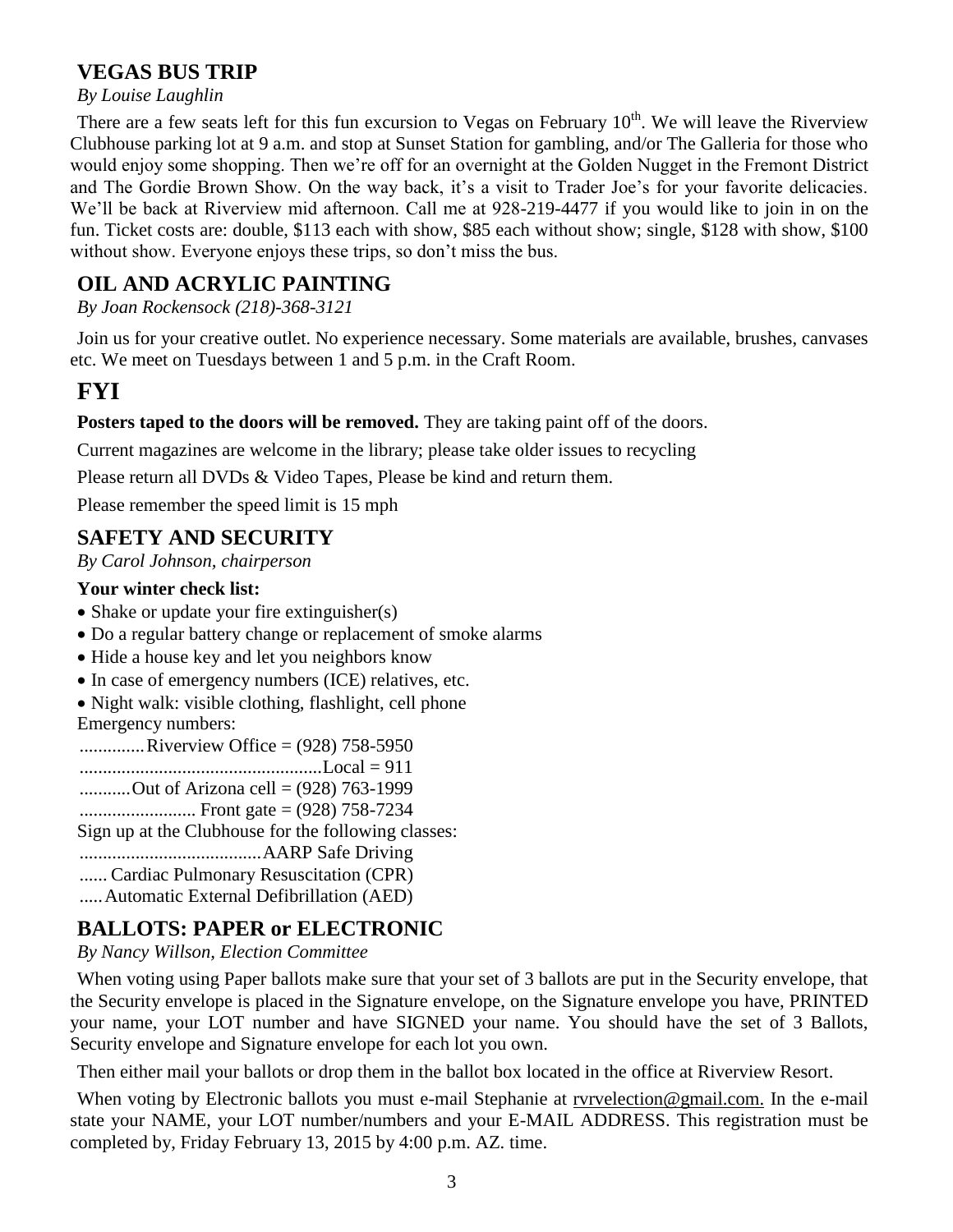When VOTE-HOA-NOW receives this information they will send via e-mail your Electronic ballot including your Security Code. Follow the instructions and vote.

There will be an ELECTRONIC VOTING WORKSHOP held on February 2, 2015, at 1:00 p.m. in the Grand Room.

ALL Ballots whether Paper or Electronic must be received by February 24, 2015, at 4:00 p.m. AZ time.

All property transactions must have been completed by midnight December 31, 2014 to be eligible to cast a vote for that lot.

# **THE PAVING OF GOLD RUSH ROAD**

#### *By Doreen Hansen*

Last fall we sent a petition to the City of Bullhead Road Department regarding our desire to have Gold Rush Road paved through to North Oatman road. They have carefully considered our request and are in the process of doing this.

The City Engineer contacted me on Monday, January 26, to inform me that a meeting is scheduled for Tuesday, February 3, at 5:30 pm at the City Council Chambers located on Marina (where the police department is).

He recommended that we get as many people as we can to attend and speak in favor of paving this road. He stated the more people we have present, the better chance we have of accomplishing this. He is very much in favor of this project and has asked we have as many attend as possible.

Again, the meeting is scheduled for Tuesday, February 3, at 5:30 pm at the City Council Chambers located on Marina.

## **FROM THE FRONT GATE**

Just a few reminders for everyone so we can keep our community safe and secure.

Gate passes--If you have someone coming in to visit, work, deliver or whatever, you need to call the gate and let the person at the gate know they are coming. We will issue them a pass.

Thirty day passes are not automatic. You need to call and authorize a pass for the month. This is the only way we know that you want them in the park for the next month.

The right lane at the entrance gate is for owners with stickers and full time residents. Everyone else needs to use the left lane so the Courtesy Officer can see the pass and make sure it is current.

Don't forget there are STOP signs for both lanes when you enter. That is a 4 way intersection and there are vehicles, golf carts and pedestrians entering from those streets. Please be careful.

This is an HOA and we do our best to keep people out that do not belong. We appreciate all the help we get from our residents. If you see someone or something going on that doesn't look right, call the office during normal business hours or the front gate. We will do our best to take care of the problem.

Thank you very much for your help and consideration!

## **PRO SHOP COMMITTEE**

### *By Ken Dahle, Committee Chair*

The Pro Shop Committee purchased 2 new metal tables and 12 chairs for the Pro Shop Patio which will give us more outside seating for the barbeque and other functions.

We have donations from the following residents to purchase new "Tee Markers" with the Riverview Golf course logo and name. They are made from heavy duty steel and should last a long time. The following gave donations: Dennis & Shelly Wiley, George & Clara Loewen, Ron & Sharlene Pajak, Jon & Louise Laughlin, Ken & Traci Dahle, Chuck & Brenda Watson, Tony & Joanne Winder, Les and Cindy Ozero, Virgil and Darleen Syme, Butch & Diane Bergeron, Bob & Sidonia Bovee, Mike & Jean Buttram, Dale & Elaine Chabot, Wayne & Pamela Dale, Dennis & Jutta Davies, Clyde & Lez Grosz, Ron & Doreen Hansen, Dwight & Angela Howe, Mac & Sue Johnson, Larry & June Larsen, Ken & Donna Madden, Ed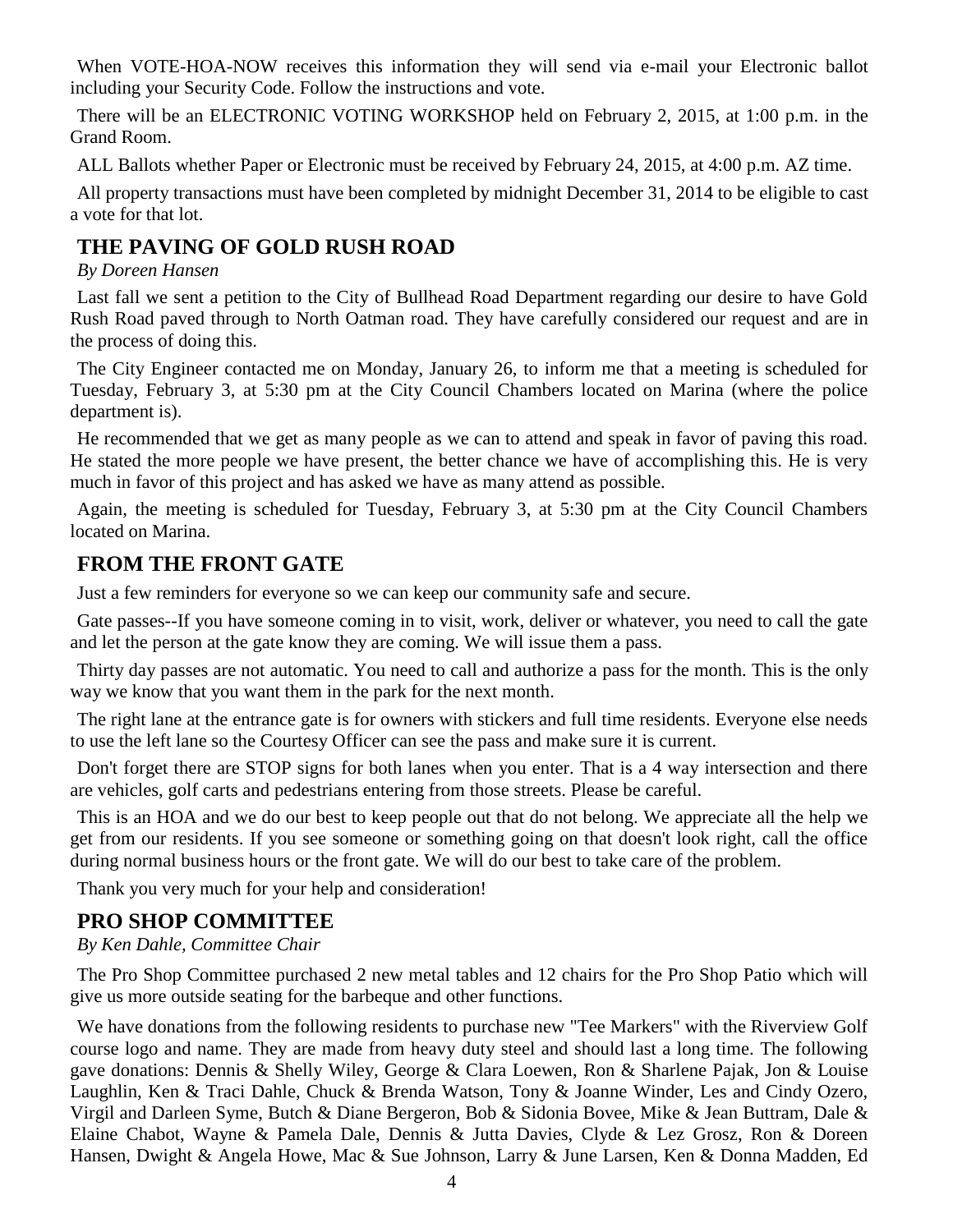& Marion McKeon, Leo & Kathie McMann, Richard & Virginia Peltier, Bill & Sharon Robinson, Jerry Singleton, Ken & Geraldine Stripling, Chuck & Julia Vanfossan, Ruby Wheeler, Terry & Elaine Stonehouse, Allan Macnab, Florent Morin, Larry & Cheryl Macnab, Delmer Cheaters & Burdette Storey, Phil & Darlene Coram, Wayne & Brenda Wilson, Jim & Ruth Bangay and Maurice Pelletier. Just so all of you know the first five names donated a whole set and the next three names went out and got donations, then the rest of the names came from the lower Siapan and the Canadian group and other great donators. Thanks to all of you for your generosity, and thanks to those who got the donations. I will put this list again in the March newsletter as we are still getting donations and should have enough money to do the new yardage markers and if I misspelled anyone's name please let me know so I can get it right for March.

Thanks to Jerry & Patty Fry for donating "Decomposed Granite" on the cart path on number 9 green. This has been a problem area for water collecting and mud puddles, thanks again for also installing it.

We had our Pro Shop Committee Barbeque on Friday January 30th. We sold 267 tickets. It was a little rainy, but our volunteers showed up and came thru like the champions they are. We had 3-50/50 for \$50.00 each.

We had 23 people in the "Putt Off" and the top 4 winners putted off; 1st place Art Engen, 2nd W. D. Allen, 3rd Debbie Ritz and 4th Joe Young. All the money for the "Putt Off" goes back to the winners. We had a nice Barbeque Apron in a drawing from Tom Tiritilli and the Strangers. Thanks to all of you who bought tickets and enjoyed a very fun outing.

Our next barbeque will be held on February 27th at 12:00 PM. Get your tickets early, they will be sold on Tuesday and Thursday from 1 p.m. to 3 p.m. in the Shuffle Board Room and anytime from the Pro Shop. We also have new calendars available for \$3.00 each. They are much less expensive this year because Jon Laughlin having them printed on our new printer and can make them 25 at a time. Last year we had to order 500 which made them expensive. Take a look at them in the Pro Shop and the new design

Don't forget your tickets for the "Coot Shoot". on March 8th. Tickets will go on sale on February 4th and usually sells out very fast. This is a great fundraiser and lots of fun, thanks to Clyde and Lez G and their crew.

On the January 29th Thursday scramble, Lez G. came up with an idea of selling hot dogs on tee box number 6 for a \$1.00 donation. Wow she made \$263 so THANKS to everyone who donated. (The hot dogs were very tasty) Thanks to Dean & Nancy Wilson who donated beverages to go along with the hot dogs.

If anyone is interested in helping set up and take down tables and chairs for the "Barbeque" but do not want to belong to a committee, please let me know. This will be as needed, no meetings to attend.

Thanks, Ken Dahle Pro Shop Committee Chair.

On a separate note, Thanks to the Activities Committee for the new electronic message board in the Shuffle Board Room. It should be programmed and working shortly listing most activities and events.

## **BURGAN & CHAN SHOW**

### *By Sandy Heldt*

February 5 at 6:30 PM in the Grand Room. Tickets are \$10 each. Tickets will go on sale on January 6th from 1 to 3PM in the shuffleboard room. Jerry Burgan is a musician, singer, songwriter, folk historian, and author who first became known as a member of We Five, the Grammy-nominated, 60's folk- rock group he co-founded with the late Michael Stewart.

The group's hit recording of You Were On My Mind set a standard for vocal innovation and was #4 on Billboard's Top 100 songs of 1965. Classic acoustic folk and Americana music featuring Jerry, his wife, Debbie, and bassist Tholow Chan.

The shows are built on the music that shaped him, blended with anecdotes about how the songs and styles of the past evolved into the forms we know today.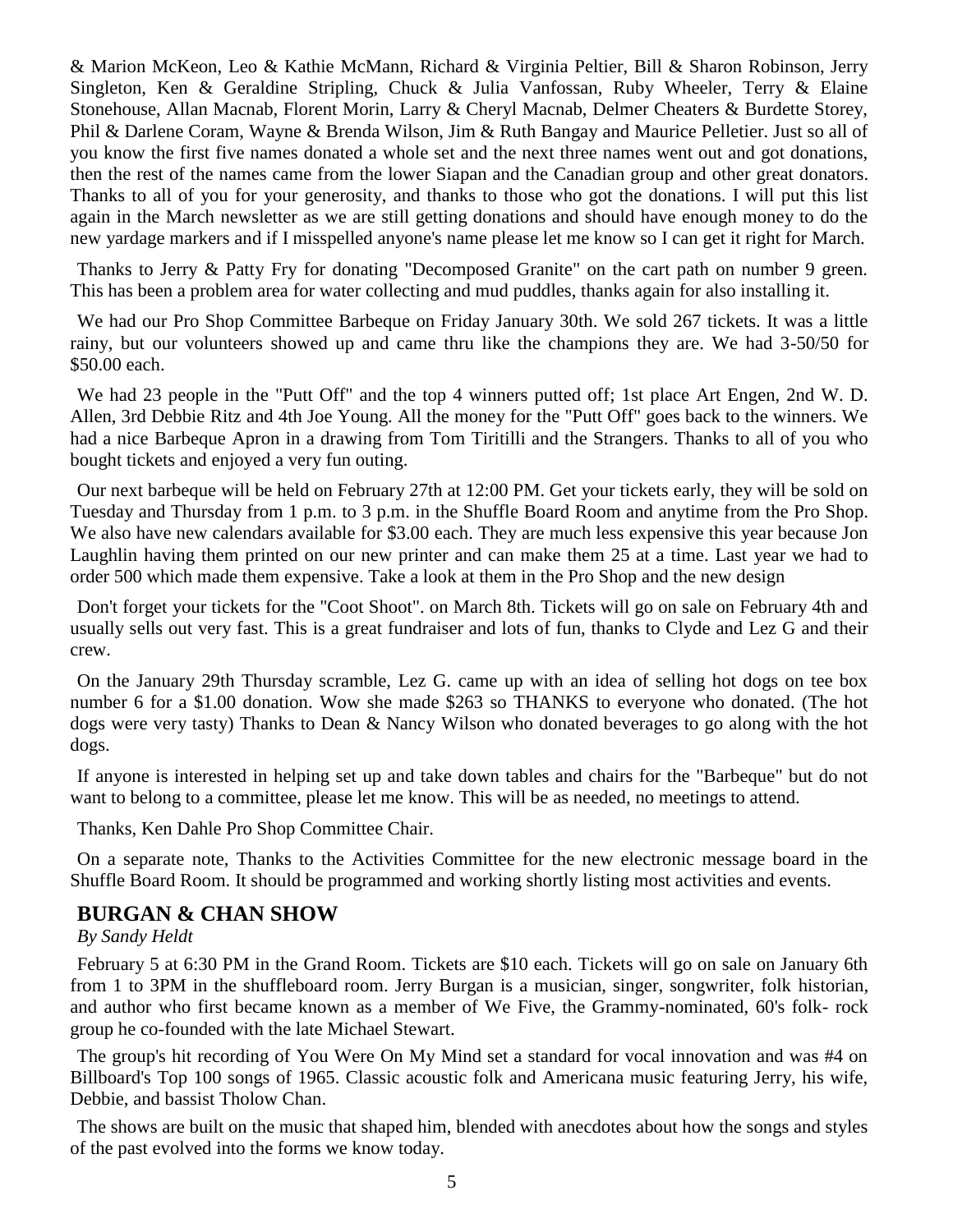# **FROM THE GOLF COURSE**

#### *By Doreen Hansen*

We realize the golf course is a beautiful place to take a walk, and convenient to cut across; however, please do not walk on, cut across, or take drives through the course at any time – for your safety. Also, dog owners, please have the courtesy to keep your dog(s) off the course at all times. There are established places in the park to allow your dog to do it's business and the golf course is *NOT* one of them. Thank you for your consideration.

Wow – the golf course is getting very busy! YAY! It's so nice to see so many people enjoying our course and our great weather (now that our rare snow storm has passed). Though it's been quite windy lately, we've had a record number of golfers – both from in and out of the park.

Please remember to call for tee times. February is notoriously an extremely busy month and to ensure you are able to get out and golf, it really helps to call a day or two ahead. We especially start filling up around the twilight hours.

We will have our Golf Association meeting and election of officers on Thursday, March 19, following the scramble. If you have suggestions or issues you would like discussed, please bring them to the meeting.

Thursday, March 19 will also be the last lunch served for the season. Please take a moment and thank Hedy Lang, Patty Trupp, Marie Trevino, and Barb Keana for all the work they do (and have done) for the scramble lunches! They do a wonderful job and work very hard so we can all enjoy a great lunch every other week! Thank you ladies!!

The Club Championship dates are tentatively scheduled for Thursday, March 26 and Friday, March 27. More information will follow.

## **WELCOME TO RIVERVIEW PARTY**

#### *By Nancy and Dean Willson*

There will be a party to welcome all the new people in the Resort, held on February 4, 2015 at 2:00 p.m. in the Pro Shop Lounge. Anyone new to the Resort during the 2014 -2015 season is welcome to attend.

There will be snacks, soda, coffee and water provided by the Welcome to Riverview Club., plus some door prizes. This is a BYOB so feel free to bring a beverage of your choice.

## **BARRANCA CLEAN UP**

Many Thanks For The Volunteers From Maintenance/Landscape Committee

*By C/o Dean Willson, Chairperson*

The following people on 16th January raked the dead leaves and loose branches from the Barranca, and then enjoyed lunch at the Pro Shop lounge compliments of our committee:

Donia Bovee, Ken Dahle, Traci Dahle, Julia Dykstra, Robin Dykstra, Clyde Grosz, Ken Hamilton, Gerry Hartman, Nick Holbrook, Ed Jess, Gary Kuhman, Margie Kuhman, Cindy Merryman, Mike Merryman, Glenn Mikkelson, Sue Mikkelson, Floent Morin, Lenore Osko. Dave Ryan, Richard Schlichte, Dave Scott, Richard Smith, Chat Sobolewske, Bob Talbot, Brenda Talbot, Janice Thompsen, Dean Willson and Tony Winder.

## **IN THE SPIRIT**

*By Sandy Heldt*

River Cities Community Theater Players, in conjunction with Riverview Resort presents "In The Spirit," a comedy written by Matthew Carlin. The plot of the play is:

A family of ghosts inhabits the house in which they were killed 100 years earlier. Their unfortunate demise is re-enacted with each family member "dying" in the same spot every night.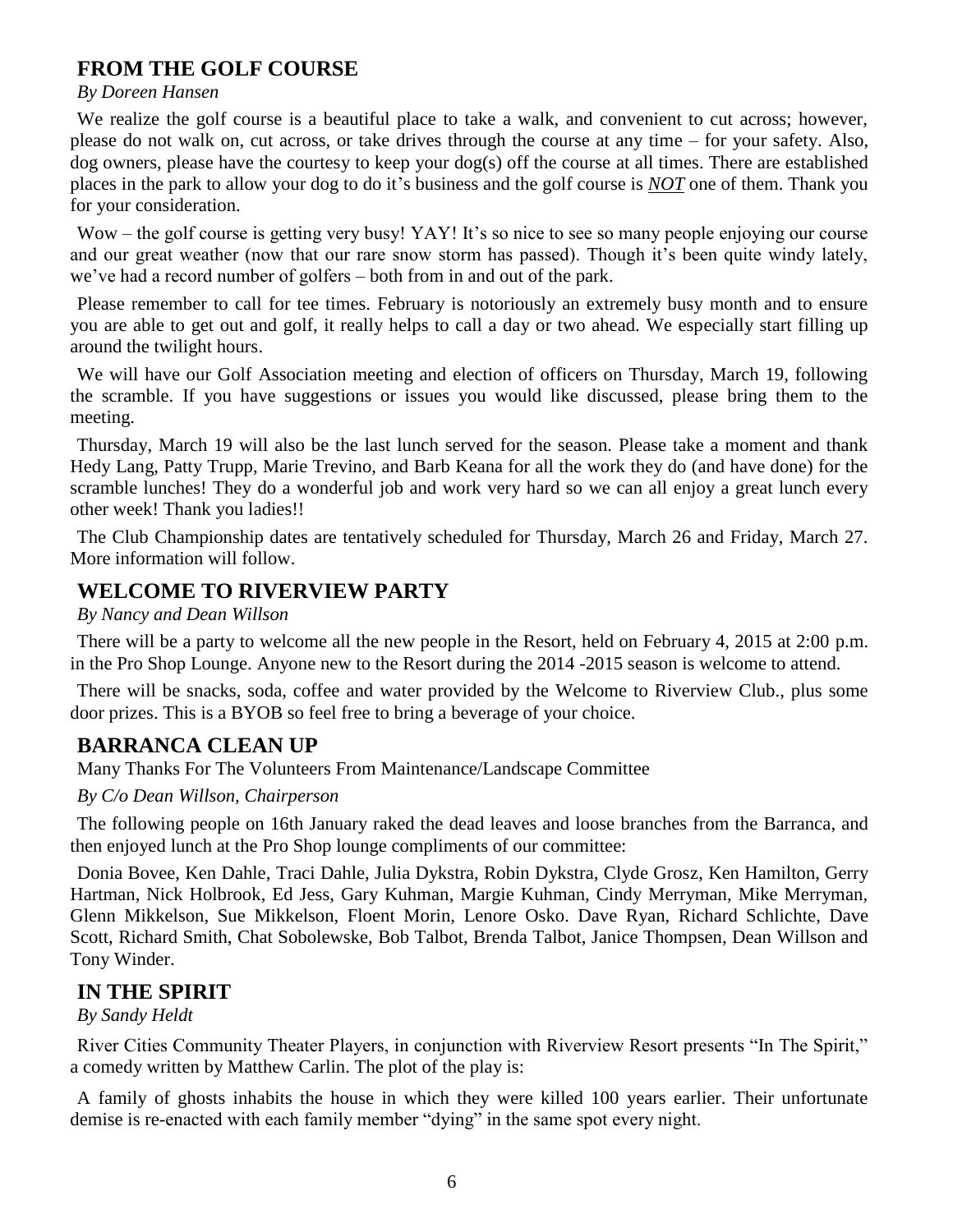The family's interactions with visiting "livers," as they call the living, are the stuff of extreme hilarity. Matthew Carlin successfully mixes comedy with murder.

The play will be performed on Sunday, March 22nd in the Grand Room. Show times are 2 p.m. and 4 p.m. with seating limited to 120 people per show.

Tickets will be available on Tuesdays and Thursday's 1-3 in the shuffleboard room starting February 24th.

Come and see some of our resident actors.

Contact Doreen Hansen at 928-542-6905 for tickets and ticket information.

# **CALLING ALL COOTS!**

*By Les Grosz*

The 3rd Annual Coot Open 9-hole golf scramble has been scheduled for Sunday, March 8. Sign up at the Pro Shop begins Feb.4. The cost is \$15 per golfer which includes 9 holes of golf and dinner. The deadline to sign up for golf is March 4 and is limited to the first 90 golfers. Teams will be picked at random.

We will be serving pork roast, au gratin potatoes & salad for dinner. All non-golfers are invited to join us for dinner for \$5. Meal tickets can be purchased at the Pro Shop until March 1. Bring your own beverages and watch the coot races which will start at 4:30 with dinner to follow.

Coot T-Shirts will also be on sale and can be ordered at the Pro Shop.

If you have questions, stop in at the Pro Shop for more details.

This is a cart path fund raiser. Phase 1 of the cart path improvements have been approved as a result of all your hard work and donations.

Thank you!

# **FEBRUARY ACTIVITIES**

February 1 - Super Bowl Party Grand Room - Pot Luck Dishes - Doors open 3:30 PM Kick Off 4:30

February 7 - Strangers - Taco Salad and Dessert

February 14th - Valentines Dance - American Made - Italian Dinner and Dessert - Reserved Seating Only 5:00 - 9:30 PM

February 21st - Strangers - Hamburgers Chips and Dessert

February 26th - Show and Tell/Talent Show - Open 4:00 PM Food For Sale Hotdogs/Chips/Pop \$3 Talent Show begins at 6:00 PM Free Admission sign-up sheets in place February 1st

February 28th - Captain - Smiths Chicken/Salad/Dessert

# **HORSESHOES**

*By Paul Lange*

A total of 18 players participated with 6 from Lake Havasu, 8 from Bullhead City, 2 from Riverview and 2 from Laughlin.

Bill McGlynn of Riverview finished in  $1<sup>st</sup>$  place, Fred Guzman of Bullhead City was  $2<sup>nd</sup>$ , Tom Aquirre of Bullhead City was  $3^{rd}$ , and Walt Ducey of Lake Havasu was  $4^{th}$ .

The Next Tournament is scheduled for February  $14<sup>th</sup>$  at 10:00 am.

# **BOWLING**

*By Art Engen*

Last week's scores had some changes to the standings. First place team scratch series Alley Kats. Second place team is O'Leary's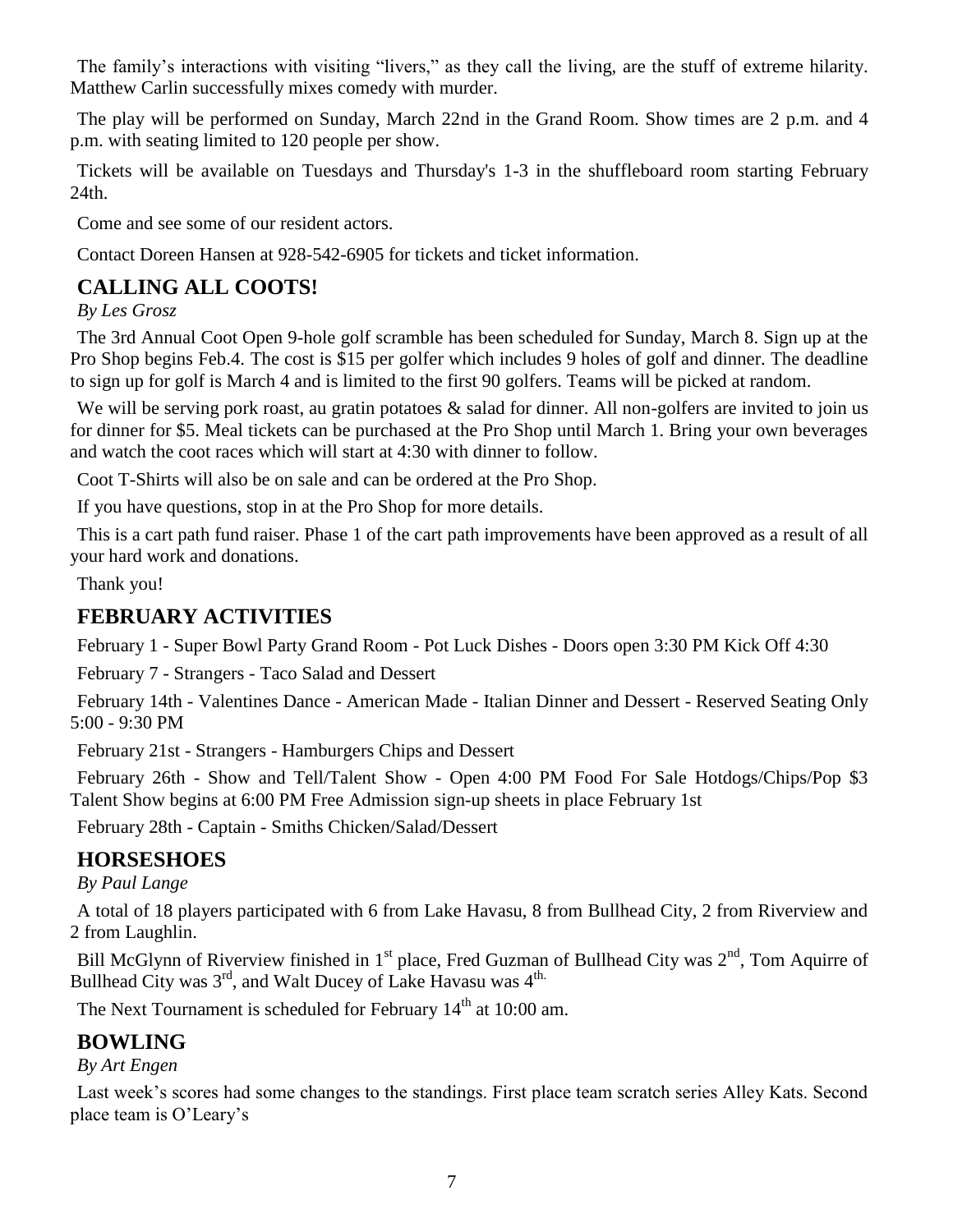High series handicap for the men is Larry McKee with Susan Meier for the women. High series scratch for the men is Gary Reinbolt and Sandy Heldt for the women.

High scratch game is Art Engen for the men and Phyllis Wilburn for the women.

High series handicap for team goes to Rowdy Bunch and high series scratch to O'Leary's.

High game handicap goes to Dave Shaw for the men and Tine Wickland for the women.

If you have bowled in the past, or would like to try, please call one of the officers.

Art Engen 928-758-8030 Mel Maritz 928-704-6649 Carol Sanders 509-220-2250

## **GOLF LEAGUE RESULTS**

### *Scramble, Jan. 2*

1 st Place: Norma Hansen, Debbie Evans, Dennis Davies, Ron Pajak 2<sup>nd</sup> Place: Gloria & Jerry Carbert, Billie & Emmet Moberg 3<sup>rd</sup> Place: Sally & Bob Soby, Sandy & Stan Heldt, Jim Espinoza Long Putt: Dennis Davies Women's KP: Marian Grigoni Men's KP: Jerry Carbert *Men's Day, Jan. 7* 1 st Place: Dennis Davies, Jon Laughlin, Bill Sharp, Alan Macnab 2<sup>nd</sup> Place: Bill Robinson, Ron Pajak, Gordon Parlette, Larry Larson 3<sup>rd</sup> Place: Chuck Vanfossan, Jack Sedgwick, Terry Stonehouse, Dale Chabot Long Putt: Jim Dombroske KP: Tom Bighaus KP #6: Bill Sharp HOLE IN ONE – Gordon Parlette – Hole  $#13 - H$ is  $10^{th}$  Hole In One!! *Scramble, Jan. 8* 1 st Place: Norma Hansen, Debbie Evans, Shell & Dennis Wiley, Milt Miller 2<sup>nd</sup> Place: Jutta & Dennis Davies, Margit & Don Gibbons, Dick Esch 3<sup>rd</sup> Place: Gloria & Jerry Carbert, Elaine & Dale Chabot, Gary Larson Long Putt: Brenda Talbot Women's KP: Ruth Bangay Men's KP: Del Cheaters *Men's Day, Jan. 14* 1<sup>st</sup> Place: Les Ozero, Terry Braman, Terry Stonehouse, Rod Adams, Tom Bighaus 2<sup>nd</sup> Place: Doug Erickson, Jack Williams, Chuck Watson, Jim Dombroske, John Larson 3<sup>rd</sup> Place: Ron Hansen, Dale Chabot, Bob Shumway, Alan Macnab. Tom Hagadone Long Putt: Chuck Vanfossan KP: Bill Sharp *Scramble, Jan. 15* 1<sup>st</sup> Place: Sally & Bob Soby, Brenda & Bob Talbot, Gail Lozier 2<sup>nd</sup> Place: Dave Shaw, Dick Esch, Mike Davis, Judy Glade, Burdette Storey 3<sup>rd</sup> Place: Gary Larson, June & Larry Larson, Ron Rogers, Dave Lind Long Putt: Don Hawley Women's KP: Sandy Heldt Men's KP: Larry Gaisbauer *Men's Day, Jan. 21* 1 st Place: Les Ozero, Don Merk, Bill Sharp, Bob Talbot 2<sup>nd</sup> Place: Ron Hansen, Jerry Fry, Butch Bergeron, Dennis Davies, Terry Braman 3<sup>rd</sup> Place: Dave Shaw, Ed Hofer, Larry Larson, Rod Adams, Chris Peterson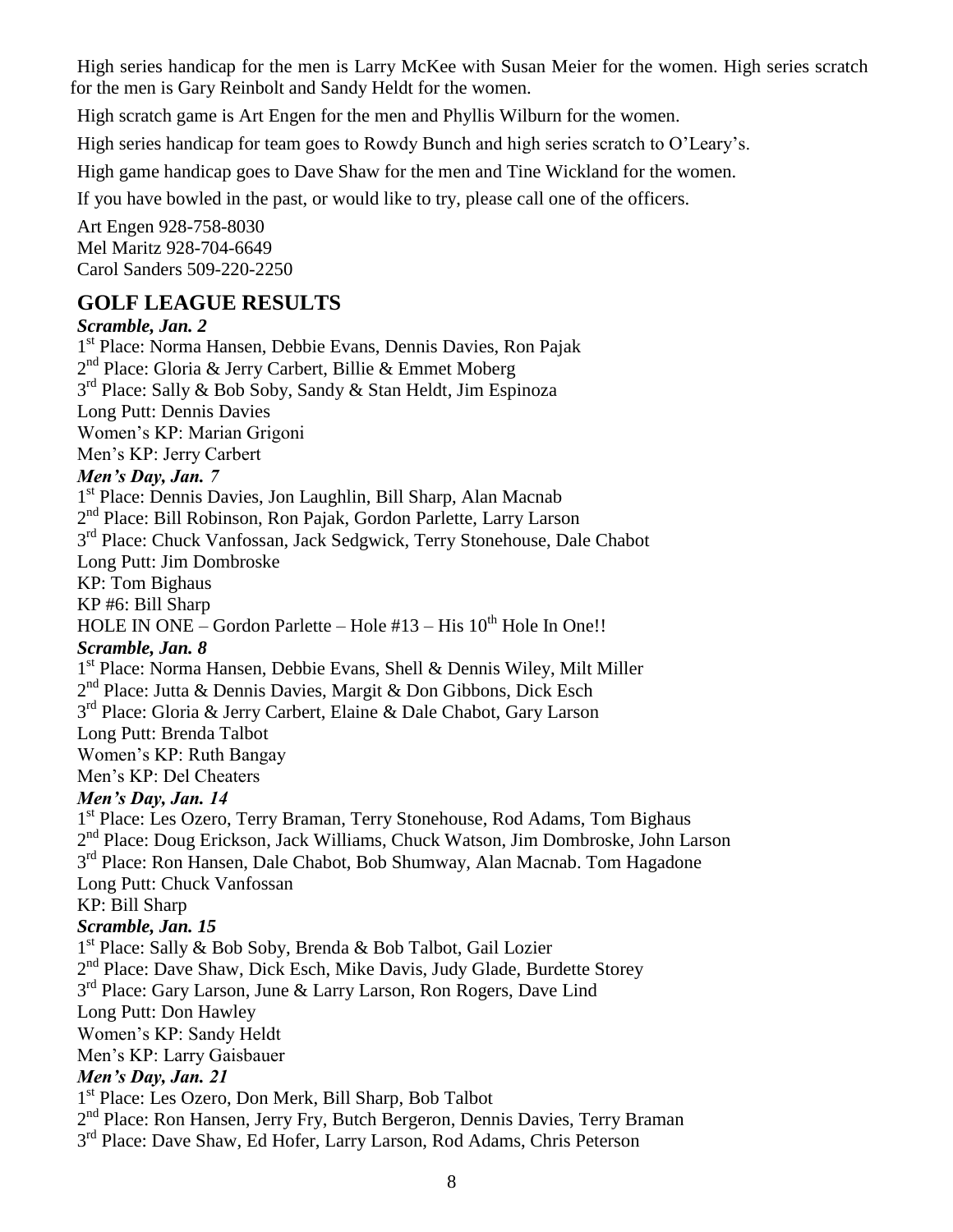Long Putt: Bob Shumway KP: Don Gibbons *Scramble, Jan. 22* 1 st Place: Myla & Jim Dombroske, Viv & Bill Sharp, Bob Meier 2<sup>nd</sup> Place: Charlie Clark, Debbie Evans, Norma Hansen, Terry Oberst, Tom Cornwall 3<sup>rd</sup> Place: Harold Bouse, Barb & Steve James, Terry Stonehouse, Janet Kerns Long Putt: Margit Gibbons Women's KP: Chris Moland Men's KP: Joe Suski

# We had three holes-in-one in January – Gordon Parlette (his  $10^{th}$ ), Tom Hagadone, and Virgil Symes

## **WOMEN'S LEAGUE RESULTS**

Tuesday, Dec. 30 – Poker Scramble 1st Place: Sally Soby, Les Grosz, Shell Wiley, Gail Lozier 2nd Place: Elaine Chabot, Edith Hansen, Ruth Bangay 3rd Place: Debbie Evans, Anita Fiset, Norma Hansen 4th Place: Mary Shimon, Sue Pettibone, Kay Brown Tuesday, Jan. 6 – Count Only the Odd Holes 1st Place: Burdette Storey (low); Mary Shimon (middle); Brenda Talbot (high) 2nd Place: Sally Soby (low); Billie Moberg (middle); Julia Vanfossan (high) 3rd Place: Pat Asbury (low); Ruby Wheeler (middle) 4th Place: June Larson (low) Long Putt: Connie St. Laurent KP: Ruth Bangay Tuesday, Jan. 13 – Low Gross 1st Place: Sandy Heldt (low); Shell Wiley (middle); Brenda Wilson (high) 2nd Place: Doreen Hansen (low); Judy Shaw (middle); Brenda Talbot (high) 3rd Place: Gloria Carbert (low); Betty Sedgwick (middle); Donna Daley (high) 4th Place: Norma Hansen (low) Long Putt: Phyllis Wilburn KP: Gloria Carbert Tuesday, Jan. 20 – Scramble 1st Place: Norma Hansen, Anita Fiset, Brenda Wilson, Mary Shimon 2nd Place: June Larson, Debbie Evans, Cindy Ozero, Sandy Heldt 3rd Place: Judy Shaw, Julia Vanfossan, Gloria Carbert, Darlene Symes 4th Place: Ruby Wheeler, Kay Brown, Gayle Montgomery, Burdette Storey Long Putt: June Larson KP: June Larson

# **RACQUET CLUB NEWS**

*By Gayle Montgomery*

The Riverview Racquet Club is having a blast. The courts are busy, despite the wind we had in January. We are made of hardy stuff and very little gets us down or should I say very little keeps us indoors. We are 75 members strong!

The annual Racquet Club Golf Tourney is scheduled for Friday, February 20th. SIGN UP at either the tennis courts or the pickleball courts. The tournament chairman has some FUN and unusual golf challenges planned for the Racquet Club members. Sometimes it's the one time a year which racquet club members hit the links. Of Course after the golf outing we will have food - so sign up.

This park would not be such a pleasant place to live without all the volunteer efforts. Several strong Racquet Club members joined with the park beautification committee January 23 to remove the large rocks around the tennis courts which were moved to the barranca [via the parks Bobcat] for erosion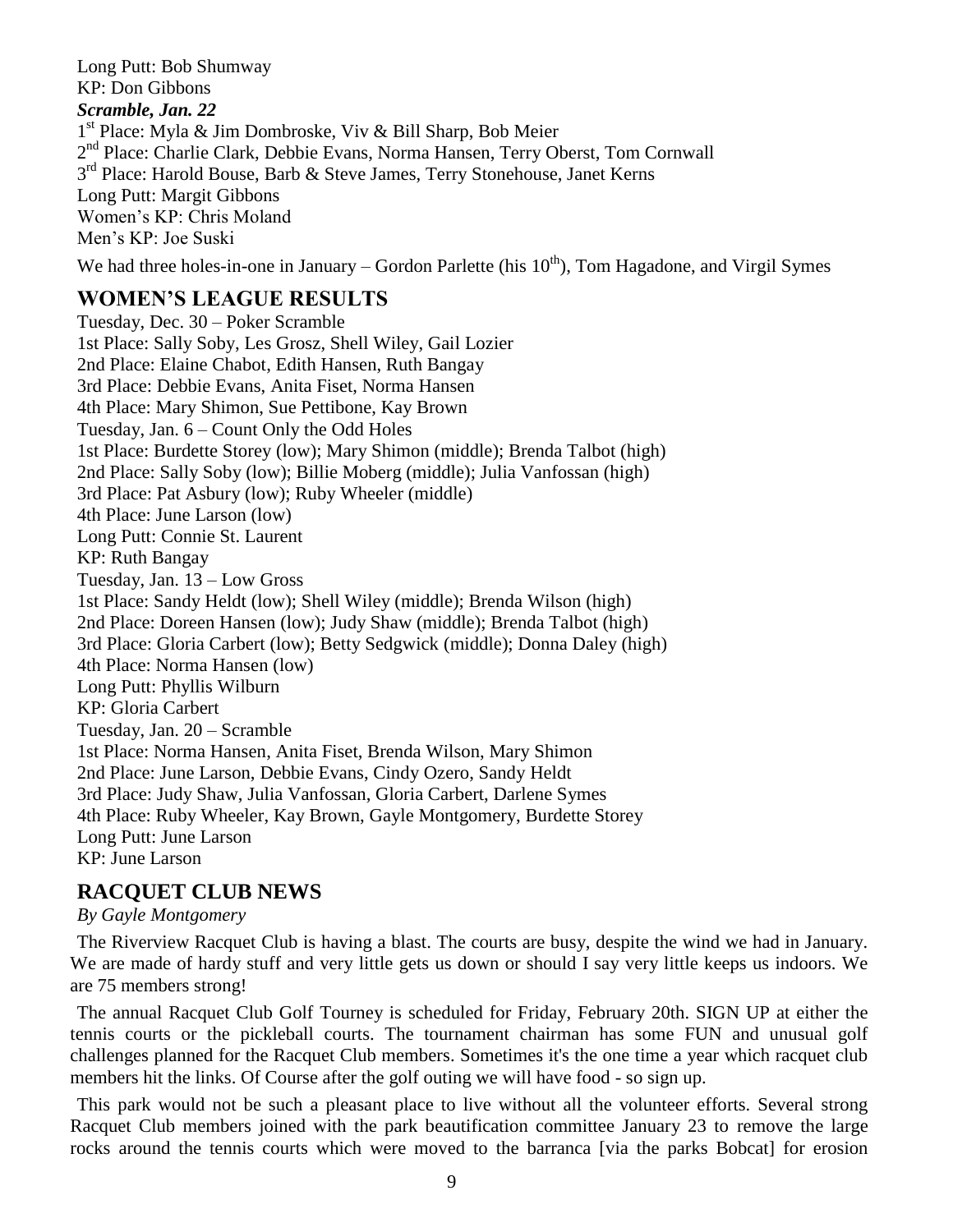purposes. Then an attractive rock which matches the rock around the pickleball courts was placed around the tennis courts. Check it out - it looks so nice and clean. Thank you everyone who participated.

Registration for the local Senior Games is open. Sign-up brochures can be found at the courts in the bulletin board area. The games will be held March 9 - 15, registration end February 20th. New this year: PICKLEBALL!. It will be hosted in Bullhead City at the Suddenlink Center. Dennis Clairmont, from Riverview RV, is the tournament director for the pickleball games. He has a big responsibility but how exciting that there will be this type of competition for pickleball players. Hopefully, Riverview will be represented. The Senior Games are not just for racquet sports. They also have golf, dancing, bocce ball, swimming, running, card games and many others. Call (702) 298-3413 for a complete list of activities and more information.

#### **TENNIS NEWS**

A doubles tennis tournament was held in January. The winners were: 1st place; Greg Mills and Allen Stewart 2nd place; Don Hall and Jerry Matzek. Good play was enjoyed by all who participated.

The tennis street league has started on Monday afternoons and, of course, is a very popular activity in the club. The teams are filled and we have several alternates standing by, if needed. Remember street league players, if you can't make your game please try to let your captain know as early as possible to try and fill your spot.

The February Tennis Tournament is open for sign-up. It's being called "Crazy 8 Tourney" and is for FUN - only FUN. The dates are: February 8, 9 & 10. The teams are comprised of one man and 1 woman - signups are posted at the courts.

#### **PICKLEBALL NEWS**

The 1st pickleball tournament in 2015 will be held January 29 & 30 [Thursday & Friday]. The sign-up filled up fast - which is a good indication of enthusiasm for this game at Riverview. If you want to see some awesome players come down to the pickleball courts and check it out. The sandwich board will be posted to let you know we are having a tournament.

A sign-up sheet for the Pickleball League has been posted by the courts. The league will start Friday, February 13, in the late afternoon. All level players are needed. Last year we had six teams of four. Let's exceed that this year - get down there and sign up. It's a lot of fun.

Recently Pickleball Central Facebook page posted "15 Reasons Why Pickleball Is So Much Fun". I won't post all 15 But here are a few of the highlights: 1. It's a great way to avoid the "Honey do List". 2. It keeps the reflexes sharp if we had any to start with. 3. It's better than playing in the snow. 4. It's the only game I know where there is so much laughter on the courts and benches. 5. I don't have to see my doctor so much. 6. I've become acquainted with body parts I never knew I had!

The next Racquet Club meeting will be February 18 at the golf course meeting room. Lunch will be provided if you are a Racquet Club member; mark your calendar and join us. Don Hall, Club president, keeps everybody on track and on agenda and before you know it the meeting is over.

*Board Approval Pending*

### **REGULAR BOARD MTG. MINUTES**

#### **Tuesday, January 20, 2015**

*Minutes attested to and respectfully submitted by:*

*Leo McMann, Association Secretary.*

Ed McKeon called the meeting to order at 09:00 AM.

Present at the meeting: Ed McKeon, Gene Clipperton, Leo McMann, Traci Dahle, Larry Meier, Karen Schlichte, and Terry Oberst.

Jennifer Myers, Administrator.

38 Association members.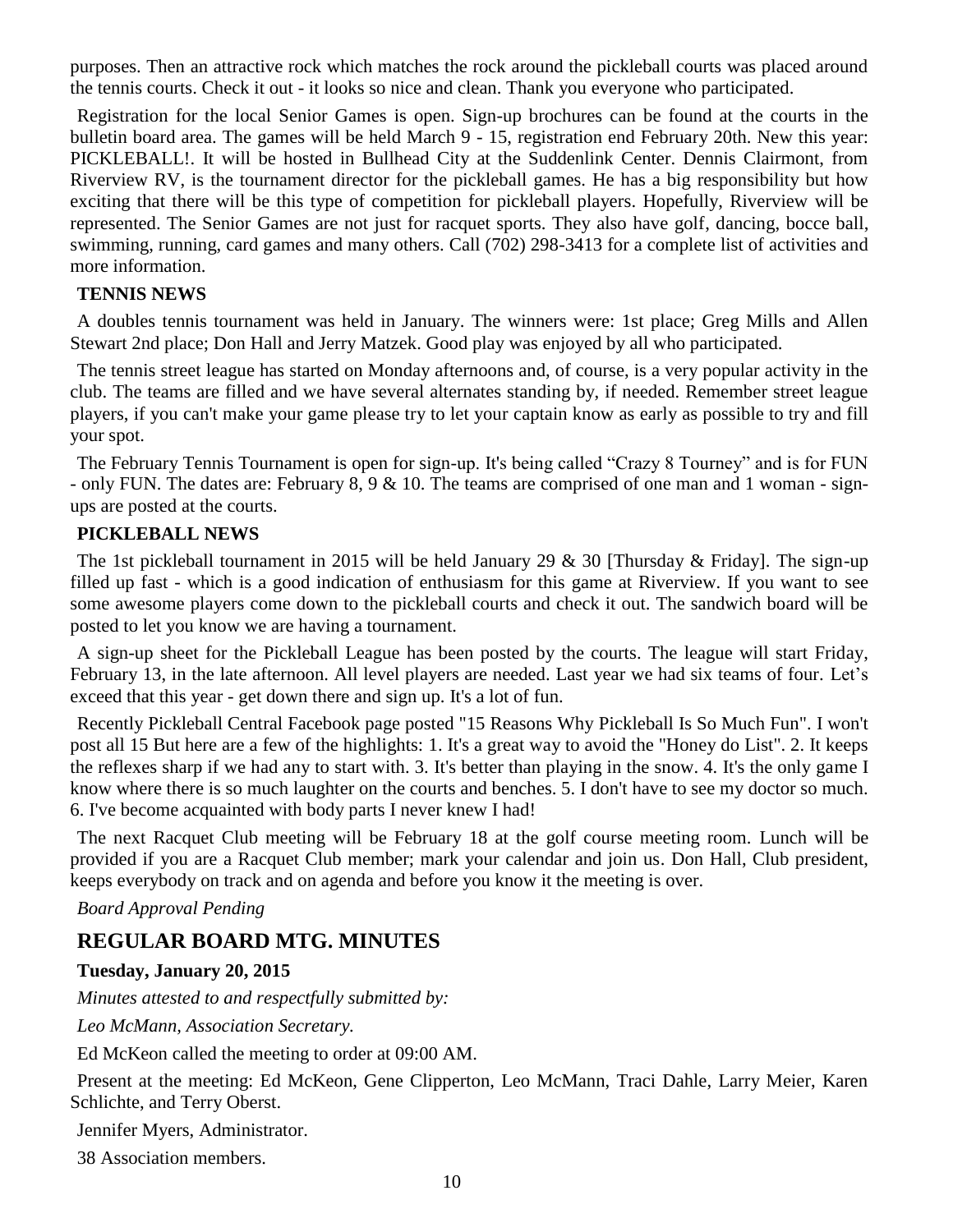## **Board Update/Comments:**

Ed McKeon thanked everyone for their consideration and support during his family medical problems.

## **Comments to the Board**:

Ken Dahle, Lot 413 recommended we change out the clocks to atomic clocks.

Mary Bowden, Lot 419 recommended we change the procedure for obtaining candidate packets.

Terry Young, Lot 81 recommended we have a change machine in the laundry room.

Joyce Smith, Lot 230 said there were 8 machines down in the laundry room. Jennifer Myers responded the laundry room is contracted out to a local company and it was reported to them. She also stated this company is the only company available in Bullhead City for this type of service.

## **Correspondence:**

None

## **Reports:**

## **Administrator Jennifer Myers' reported:**

It's a bright shiny new year and we are continuing in our efforts to improve Riverview each and every day. The roof project is in the final stages and hopefully will be completely wrapped up within the month. The gas is back on and we again have hot water in the Exercise Room restrooms and showers and heat throughout the clubhouse. We have purchased a Smart Car for the Courtesy Officers for their patrols at night and we have purchased a Bobcat Skid steer for maintenance.

We have had a glitch in the disbursement of the election ballot packets due to the new printer having issues. This also affected the newsletter printing and we apologize for that. If you are going to vote electronically, keep in mind that the committee sign up forms will not be included. If you wish to sign up to be on a committee please come to the office and pick up a form. Unfortunately, if you own multiple lots, and wish to vote for different candidates or items, you must vote by paper ballot. If you own multiple lots and want all of your votes the same, then you can vote electronically if you choose. In other words, you will get one account and it will duplicate how you vote to each of your lots. If you have any questions please see the office.

If you have not seen the new and improved newsletter, please make sure that you get one. I'd like to thank Jon Laughlin for his work on the newsletter every month and for his great ideas on the newsletter as well as the Riverview website.

The Riverview phone directory is on schedule to be published by the end of February. Please make sure the office has your correct phone number. We will post a notice when they are available for pick up. If all works out as planned, extra directories will be available for purchase while supplies last.

An electronic central file for the governing documents has been created in the office. As governing documents are updated, office personnel will update this file.

Thank you and please be sure to visit our website.

## **Treasurer Report reported by Karen Schlichte**.

Because of year end we are waiting for bills to come that need to be paid from the 2014 budget the year end monthly reports are not available for either the Board meeting or for the February newsletter.

I was able to get some figures for the activity in January for the Reserve account. Our monthly assessment and investment interest that totaled \$12,508.00 were added and \$82,214.00 was paid out. The ending balance in the Reserve is \$692,400.00. Those expenses were \$40,054.00 for the roof phase two, \$12,434.00 for roof 1,2,4 and 6, \$2,033.00 to Wirecorp for phase two close out inspection, Clear Circuit electric for \$2,291.00, gas line replacement balance, \$6,500.00 and final bill for AC unit \$15,170.00 and \$3,732.00 to Master Temp for a heater for the pool.

The next report I will have the total bill for all of the roof project.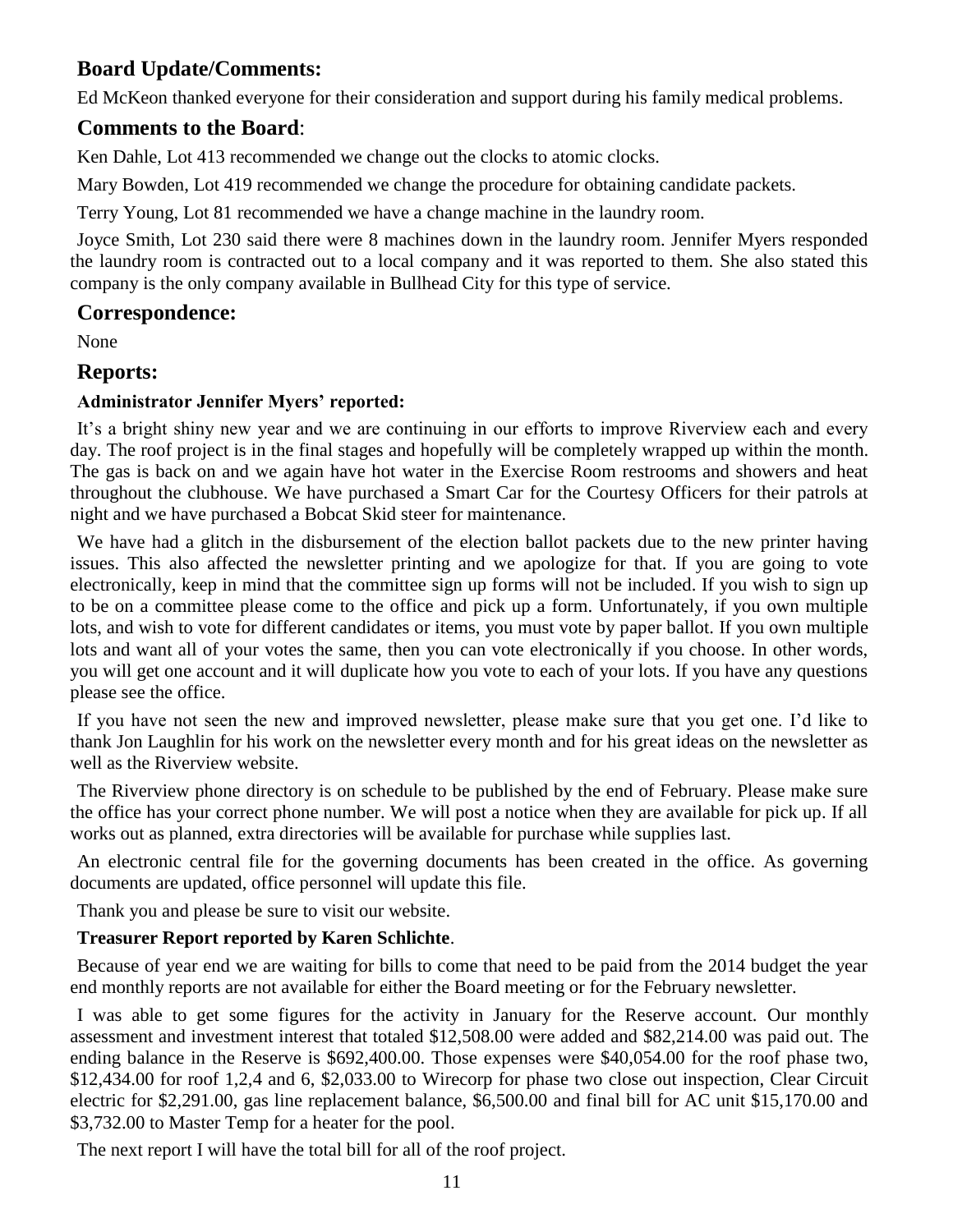### **Committee Reports**

Election Committee. Nancy Willson, Lot 247 reported the 2015 Ballot Packets are available for pick-up. If you want to vote electronically send your email address to [rvrvelection@gmail.com](mailto:rvrvelection@gmail.com) by February 13, 2015. Remember to vote either by paper ballot or electronically.

Maintenance/Landscape Committee. Dean Willson, Lot 247.

Our Park Maintenance staff and 28 volunteers completed the annual cleaning of the barranca on 16 January in about one hour, and all later enjoyed lunch at the Pro Shop Lounge as sponsored by our committee.

On Friday January 23 volunteers from the Racket Club are scheduled to remove the desert stone from around the Tennis Court fence, and then replace this edge with  $2<sup>n</sup> - 8<sup>n</sup>$  Cappuccino rock to match that around the Pickle Ball Court.

As budgeted for 2015, be watching for new ruby red rock and a vinyl coated picnic table with attached benches to improve some of the common ground landscape near the parking area at the dog park.

Our committee meets next at 10 am on 2 February 2015 in the Pro Shop Lounge.

Pro Shop Committee. Ken Dahle, Lot 413

The new Kokopelli is installed at the entrance to Hole #1. December BBQ sold 220 tickets for an overall profit of \$896.74. Next BBQ will be January 30. Thanks to Chuck Watson and Jerry Fry for painting 2 metal tables; Jerry and Patty Fry donation to fix the cart path on Hole #9. Accepting donations for the new tee markers. On a very sad note, Bill Perkins, who helped promote for the HOA to buy the golf course and set up who would be working for running and maintaining the course. We will miss him and wish his family our condolences.

Safety and Security – Carol Johnson. Reported on safety issues.

## **Approval of the Agenda:**

Terry Oberst moved and Gene Clipperton seconded to approve the agenda. The motion passed unanimously.

## **Approval of the Consent Agenda:**

The consent agenda included the Approval of the following:

Minutes of December 9, 2014 Regular Board Meeting

Gene Clipperton moved and Karen Schlichte seconded the motion to approve the consent agenda as presented. The motion passed unanimously.

## **Unfinished Business:**

Leo McMann moved and Gene Clipperton seconded to remove agenda item 14.12.02 from the table. Leo McMann moved and Gene Clipperton moved to approve adding shrubs to the Common Area behind Lot 260. The owners of Lot 260 are not yet back in the park. Leo McMann moved and Gene Clipperton moved to table. Motion tabled.

Karen Schlichte moved and Gene Clipperton seconded to remove agenda item 14.12.04 from the table. Traci Dahle moved and Gene Clipperton seconded to replace gas line in the pool area for a cost not to exceed \$5,500. Motion passed unanimously.

## **New Business:**

Agenda Item #15.01.01. Traci Dahle moved and Gene Clipperton seconded to approve to hire Case Concrete to remodel the current debris bin at a cost not to exceed \$4,900. Motion passed unanimously.

Agenda Item #15.01.02. Larry Meier moved and Gene Clipperton seconded to approve disposal disposal of old golf course maintenance golf cart by silent bid. Motion passed unanimously.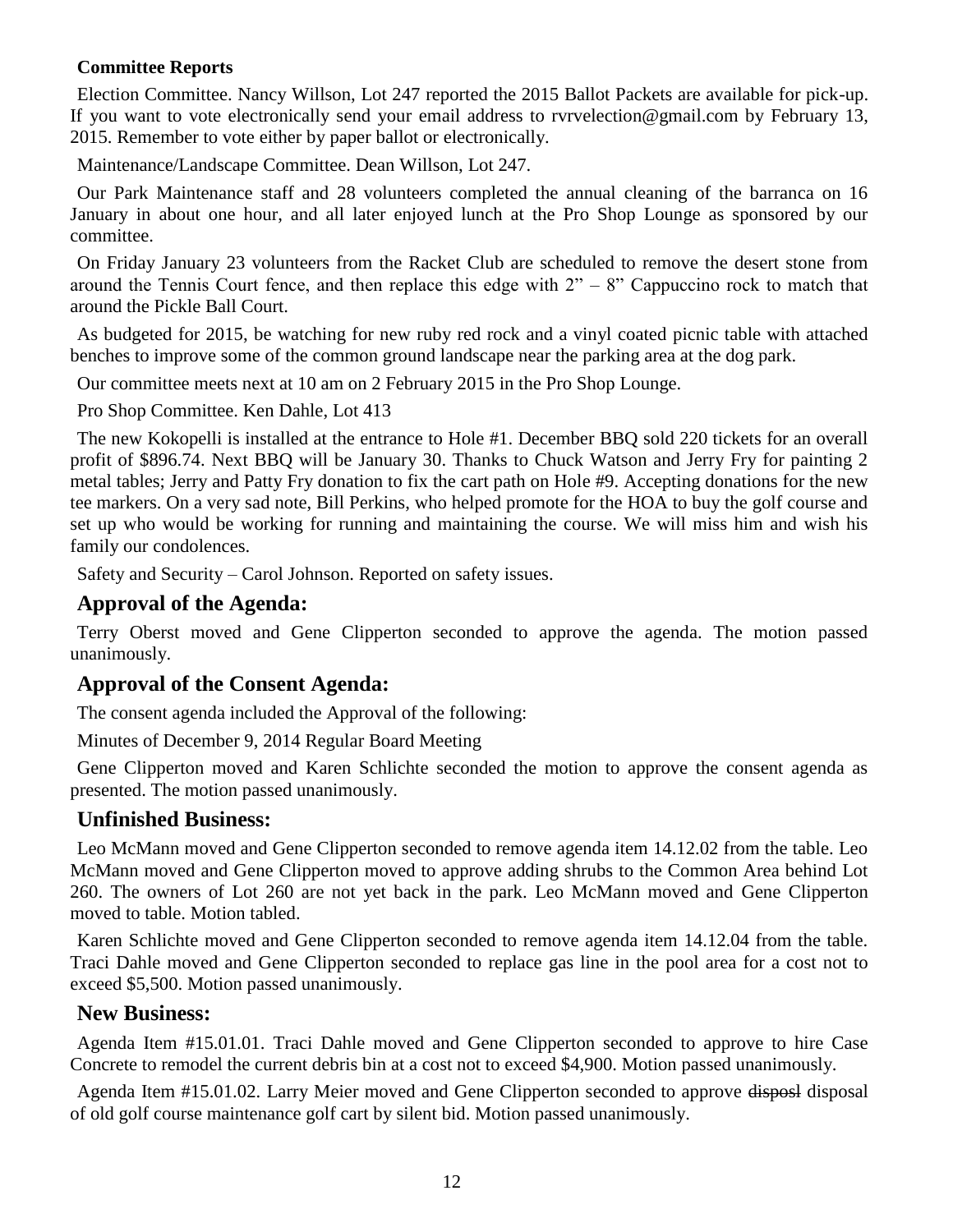Agenda Item #15.01.03. Gene Clipperton moved and Karen Schlichte seconded to approve the selling of the Ingersol Rand backhoe to Gonzo's Plumbing for \$7,000. Motion passed unanimously.

Agenda Item #15.01.04. Traci Dahle moved and Gene Clipperton moved to approve purchase of a new Traulsen Refrigerator and a new Traulsen Freezer for L&M Foodservice, cost not to exceed \$4,200, Old refrigerator and freezer to be disposed of at discretion of the Administrator. Motion passed unanimously.

Agenda Item #15.01.05. Karen Schlichte moved and Gene Clipperton seconded to approve Riverview owners can be on the Board of Directors and be employed by the RVRV Association. Motion passed unanimously.

Agenda Item #15.01.06. Traci Dahle moved and Gene Clipperton seconded to approve relocation of replacing Palm Tree on Lot 53. It was agreed by the BOD to approve the owners Alternative #3 on moving Palm Tree to a new location on his lot. Motion passed unanimously.

Agenda Item #15.01.07. Leo McMann moved and Gene Clipperton seconded to approve allowing pavers be installed on Common Area behind Lot 189. In discussion the BOD agreed that owners will be allowed to landscape common area adjacent to their property. Motion passed unanimously.

Agenda Item #15.01.08. Traci Dahle moved and Gene Clipperton seconded to approve adding color rock to the entrance of the park at a cost not to exceed \$700. Motion passed unanimously.

Agenda Item #15.01.09. Traci Dahle moved and Gene Clipperton seconded to approve adding a round picnic table in the common area on Upper Casablanca and Tangier at a cost not to exceed \$1,000. Motion passed with Larry Meier voting against the motion.

Agenda Item #15.01.10. Traci Dahle moved and Gene Clipperton seconded to approve adding a Scrolling Message sign in the hallway of the Club House. Gary Hartman suggested the sign be installed in the mail room area. Motion passed unanimously.

Agenda Item #15.01.11. Leo McMann moved and Gene Clipperton seconded to direct the Infrastructure and Landscape Committees to develop recommendations for water conservation policies within Riverview Resort. Dean Willson said the Landscape Committee had provided the Board with a list of  $\Theta$ recommended trees to plant. Motion passed unanimously.

Agenda Item #15.01.12. Traci Dahle moved and Gene Clipperton seconded to adopt the proposed 2015 Holiday schedule and that the policy included in the proposal for holiday pay eligibility be added to the Employee Handbook. Motion passed unanimously.

Agenda Item #15.01.13. Leo McMann moved and Traci Dahle seconded to approve adding a landscape wall of approximately 30 feet on the common area behind lot 189 at a cost not to exceed \$2,000. Motion passed unanimously.

## **Director's Comments:**

Leo McMann informed everyone Helen Wykle's husband Jack is in the VA hospital in Las Vegas. Terry Oberst said Roy O'Brien is in the hospital and is on 15 liters of oxygen.

## **Executive Session:**

Adjourned to executive session at 10:07

## **Adjournment:**

Larry Meier moved and Gene Clipperton seconded, to adjourn the meeting at 10:53AM. The meeting was adjourned.